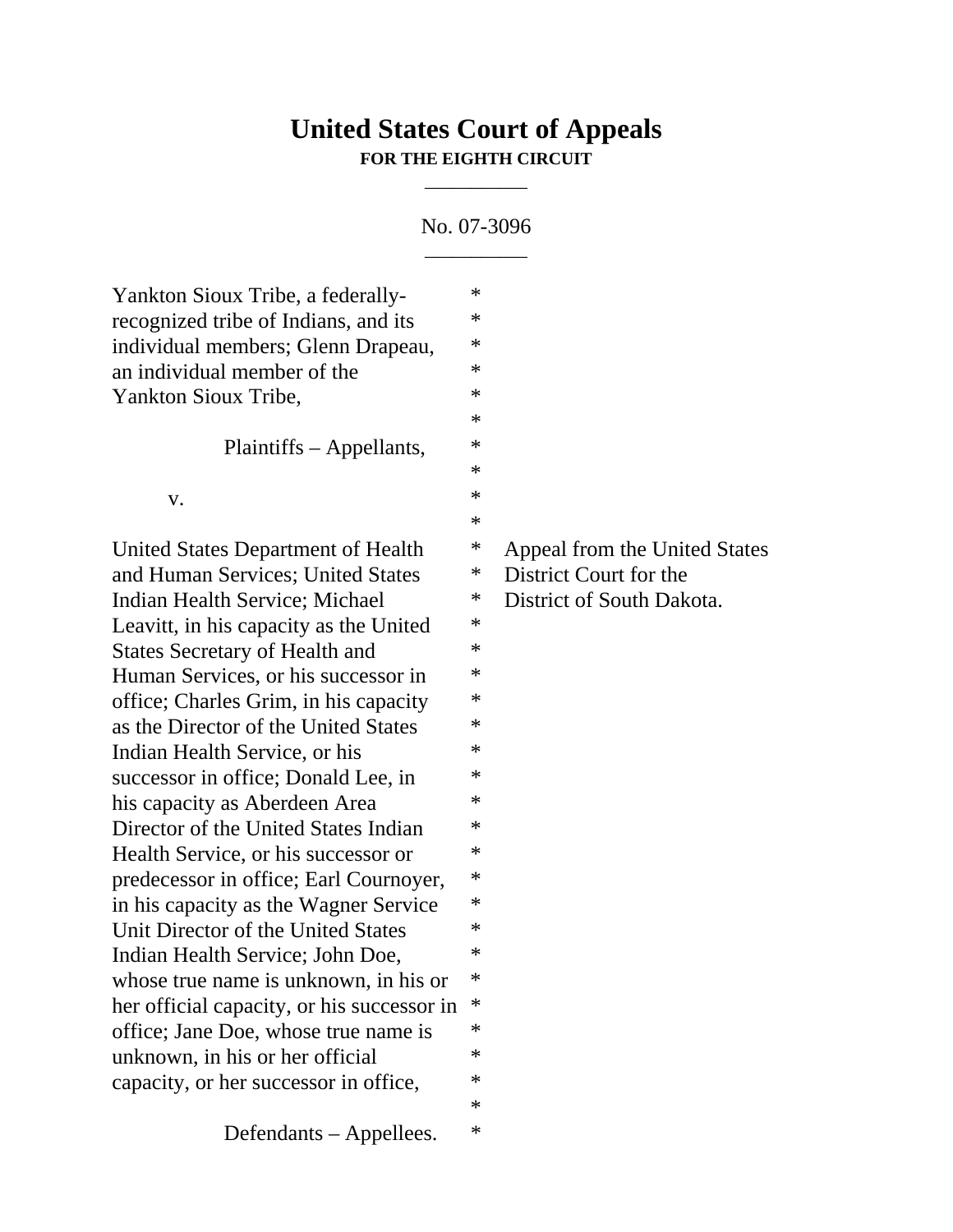Submitted: May 13, 2008 Filed: July 7, 2008

\_\_\_\_\_\_\_\_\_\_\_

\_\_\_\_\_\_\_\_\_\_\_

\_\_\_\_\_\_\_\_\_\_\_

Before WOLLMAN, MURPHY, and SMITH Circuit Judges.

MURPHY, Circuit Judge.

The Yankton Sioux Tribe on behalf of its members and individual member Glenn Drapeau (collectively "the Tribe") brought this action to challenge the decision of the United States Indian Health Service (IHS) to close an emergency room at the Wagner IHS Health Care Facility (Wagner emergency room) and to convert it to an urgent care facility. IHS and the other defendants<sup>1</sup> moved to dismiss the Tribe's claims on the grounds of res judicata and for failure to state a claim. The district court<sup>2</sup> granted the motion, and the Tribe appeals. We affirm.

I.

In the early 1990s IHS made the decision to close the Wagner emergency room in Wagner, South Dakota and to open an urgent care facility in its place as part of a broader effort to provide more cost effective health care to the tribal community. One significant effect of the plan was that while the Wagner emergency room was open 24 hours every day of the week, the urgent care facility would be open only from 7 a.m.

<sup>&</sup>lt;sup>1</sup>Defendants and now appellees are government agencies and officials responsible for the decision to close the emergency room, including IHS and the Department of Heath and Human Services (collectively referred to as "the government").

<sup>&</sup>lt;sup>2</sup>The Honorable Lawrence L. Piersol, United States District Judge for the District of South Dakota.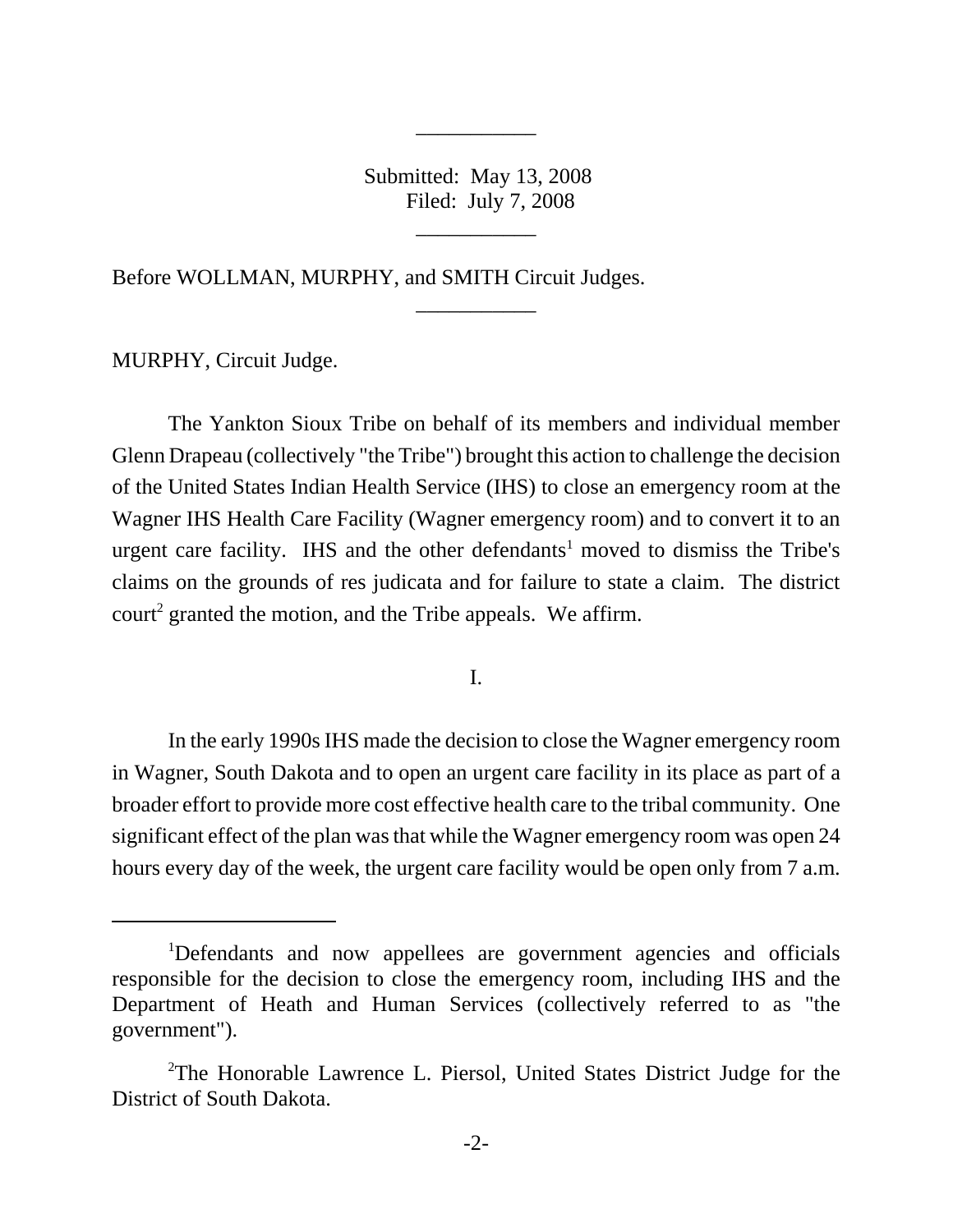to 11 p.m. and would be closed on Sundays and federal holidays. Ambulances and patients requiring emergency services not available at the urgent care facility would be referred directly to Wagner Community Memorial Hospital located a half mile from the Wagner IHS facility or to Sacred Heart Hospital in Yankton which is fifty six miles away.

In 1994 the Tribe and another individual member, Joyce Golus, sought judicial review under the Administrative Procedure Act of the decision of the IHS to close the Wagner emergency room, also raising Fifth Amendment due process and equal protection claims. See Yankton Sioux Tribe v. United States Dep't of Health & Human Servs., CIV 94-4073 (D.S.D.) (Yankton I). Following a bench trial the district court granted the Tribe a declaratory judgment that the defendants had not satisfied the requirements of 25 U.S.C. § 1631(b)(1) when making the decision to close the Wagner emergency room.

Section 1631(b)(1) governs the process by which the government decides to close IHS health care facilities. The government may not close an IHS facility until it has submitted an impact report to Congress at least one year before the proposed closure date. The report must examine various factors including accessibility and quality of alternative health care after the closure, cost effectiveness of the proposed closure, availability of funds to maintain existing levels of service, views of the tribes served by the facility, degree of use by the Indian population of the existing facility, and the distance between the facility proposed to be closed and the nearest alternative facility. <u>See</u> § 1631(b)(1)(A)–(G).

The district court issued a writ of mandamus directing defendants to comply with the statute's requirements and permanently enjoined IHS from closing the Wagner emergency room until Congress either took final action on the impact report or one year lapsed from the date of its submission. See Yankton Sioux Tribe v. United States Dep't of Health and Human Servs., 869 F. Supp. 760, 767 (D.S.D. 1994). The Tribe and Golus agreed that the district court need not rule on their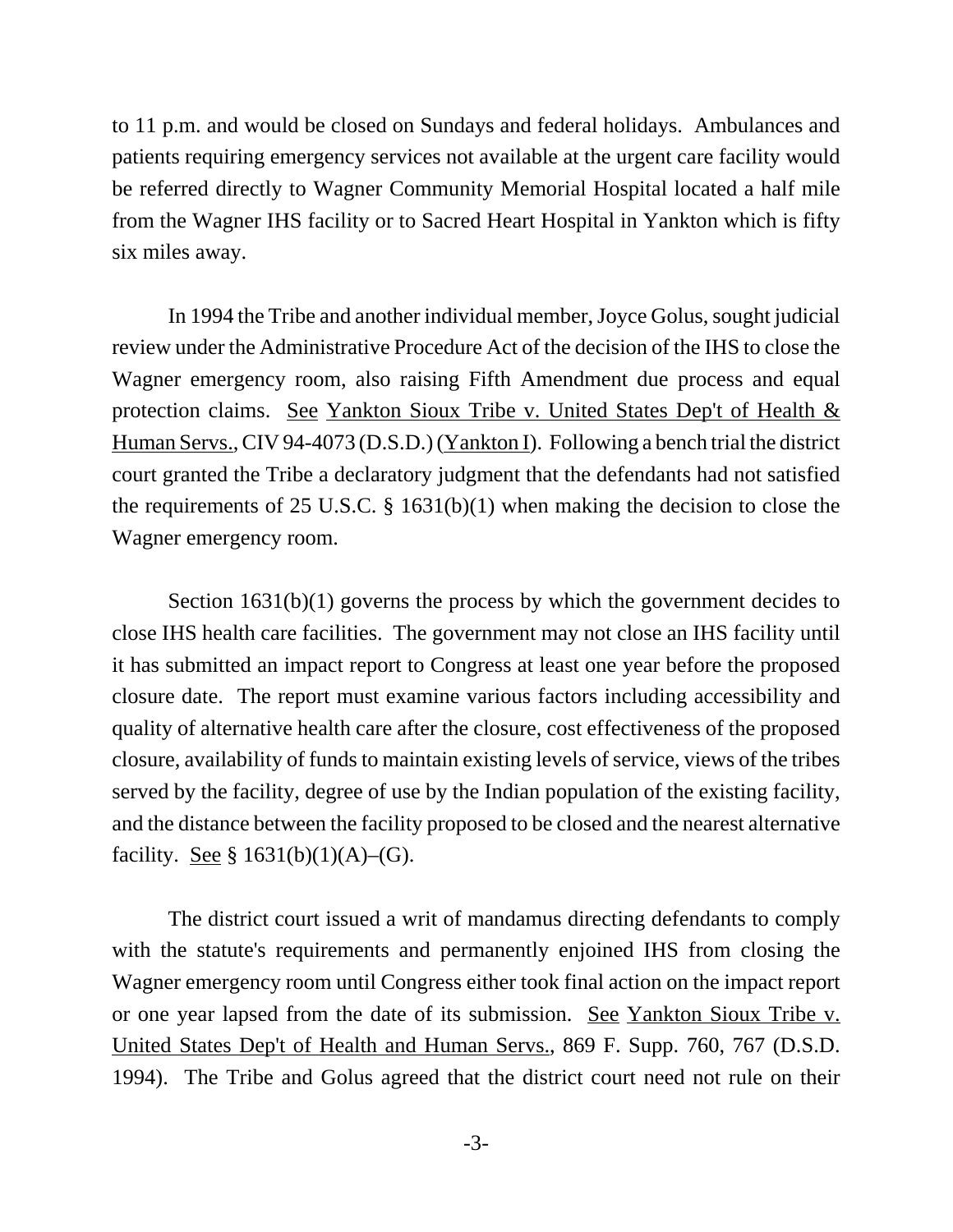constitutional claims because they had received all of their requested relief. An appeal of the district court's decision was filed but was dismissed based on a stipulation of the parties.

In August 2003 the defendants in <u>Yankton I</u> moved to dissolve the permanent injunction. An impact report had been submitted to Congress in 1997 in accordance with § 1631(b)(1), but one year had passed without Congress acting on it. The Tribe opposed the motion, arguing that the defendants had not consulted with it regarding the emergency room closure as required by  $\S 1631(b)(1)(E)$ . Section 1631(b)(1)(E) requires an impact report to include "the views of the Indian tribes served by such hospital or facility." The district court concluded that the statute does not require a particular type of consultation with tribes, but only that the impact report include the "views of the Indian tribes." The defendants had conducted meetings with the Tribe to solicit its views and incorporated the minutes of those meetings into the impact report.<sup>3</sup> After determining that the impact report submitted to Congress satisfied  $\S$  $1631(b)(1)(E)$  and that the defendants had complied with the mandates of the permanent injunction, the district court dissolved the injunction. See Yankton I, CIV 94-4073 (Memorandum Opinion and Order, Doc. 92 (D.S.D. March 23, 2004)). Neither the Tribe nor Golus appealed this order.

While the district court was considering the motion to dissolve the permanent injunction, the Tribe asked the court to rule on the constitutional claims initially raised by their suit but not resolved before the issuance of the permanent injunction. The district court pointed out that the case was closed and that it did not have continuing jurisdiction. See id. The Tribe did not attempt an appeal from this ruling.

<sup>&</sup>lt;sup>3</sup>The minutes of the meeting made it clear that the Tribe was concerned about discrimination at Wagner Community Memorial Hospital, the closest alternative facility with an emergency room, and that it disagreed with IHS's decision to close the Wagner emergency room.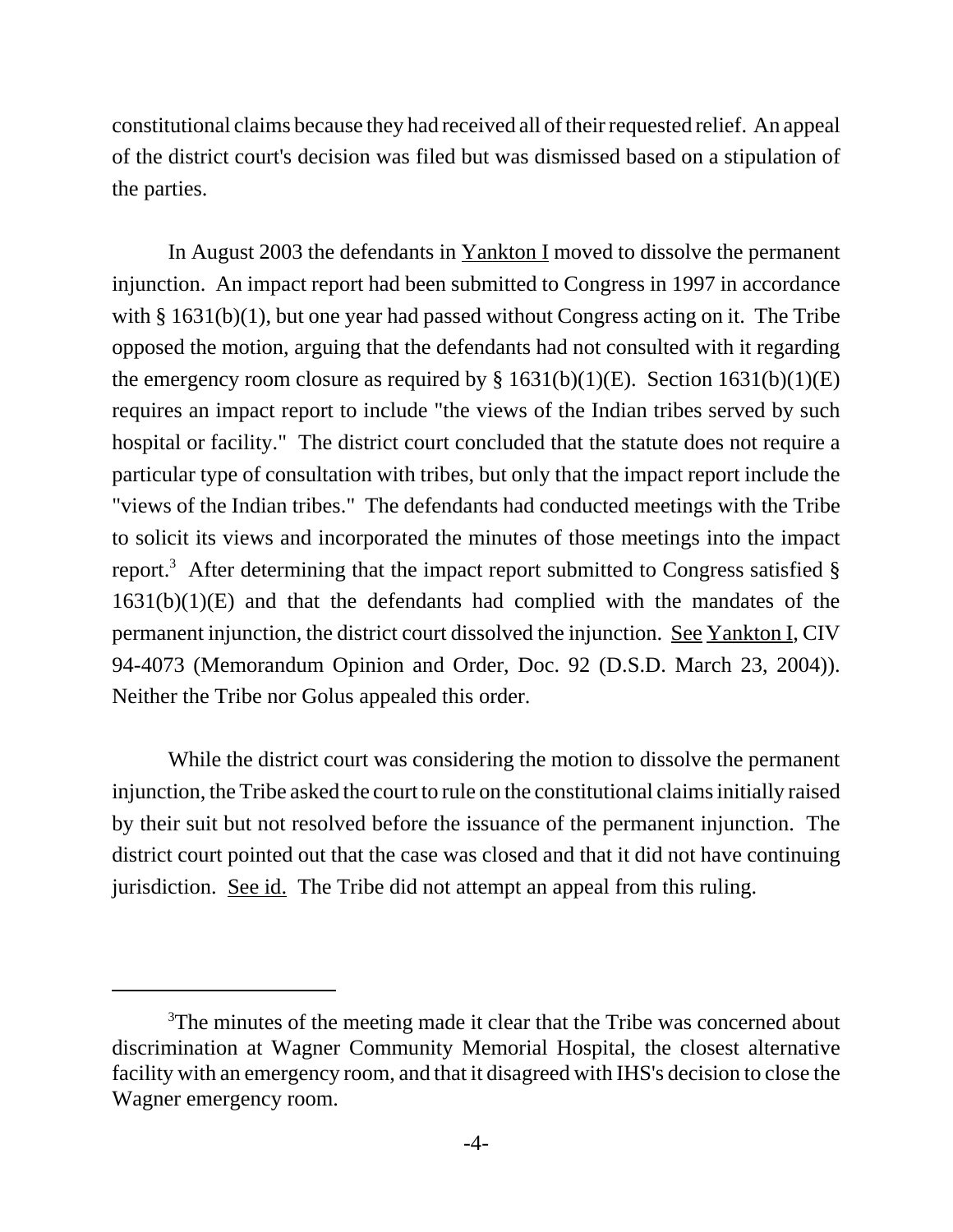After the district court dissolved the permanent injunction, the Department of Health and Human Services (HHS) issued a new tribal consultation policy in January 2005 to "ensur[e] that access to critical health and human services is maximized [by federally recognized tribes and HHS engaging in] open, continuous, and meaningful consultation." The policy expressly states that "[n]othing in the Policy creates a right of action against the Department [HHS] for failure to comply with this policy."

In 2005 IHS commissioned a report by Sharpless Inc. Health Care Management Consulting (Sharpless) to conduct a final evaluation of the Wagner facility. The Sharpless report recognized there would be significant hardships to tribal members if the emergency room were closed, but nevertheless recommended partial closure of the Wagner emergency room by replacement with an urgent care facility. The report noted that "it could be forecasted that lives would certainly be lost" if the Wagner emergency room closed.

After the district court dissolved the permanent injunction in Yankton I, several proposed deadlines for closure of the Wagner emergency room passed without the facility being closed. On January 30, 2006 the Tribe and Drapeau filed an action seeking a temporary restraining order and injunctive relief to prevent the closure. See Yankton Sioux Tribe v. United States Dep't of Health and Human Servs., CIV 06- 4022 (D.S.D.). That action was dismissed without prejudice after HHS informed the Tribe that the emergency room would remain open until the end of the fiscal year.

On September 28, 2006, two days before the Wagner emergency room was scheduled to close, appellants filed this action seeking mandamus, injunctive, and declaratory relief. They argued that the government failed to notify Congress of the impact of the closure of the Wagner emergency room as required by 25 U.S.C. § 1631(b)(1); failed to consult meaningfully with the Tribe as required by statute and the tribal consultation policy; violated the appellants' Fifth Amendment due process rights by failing to notify them of the closure or to give them an opportunity to be heard; improperly used the Tribe's IHS health care funds to pay for another tribe's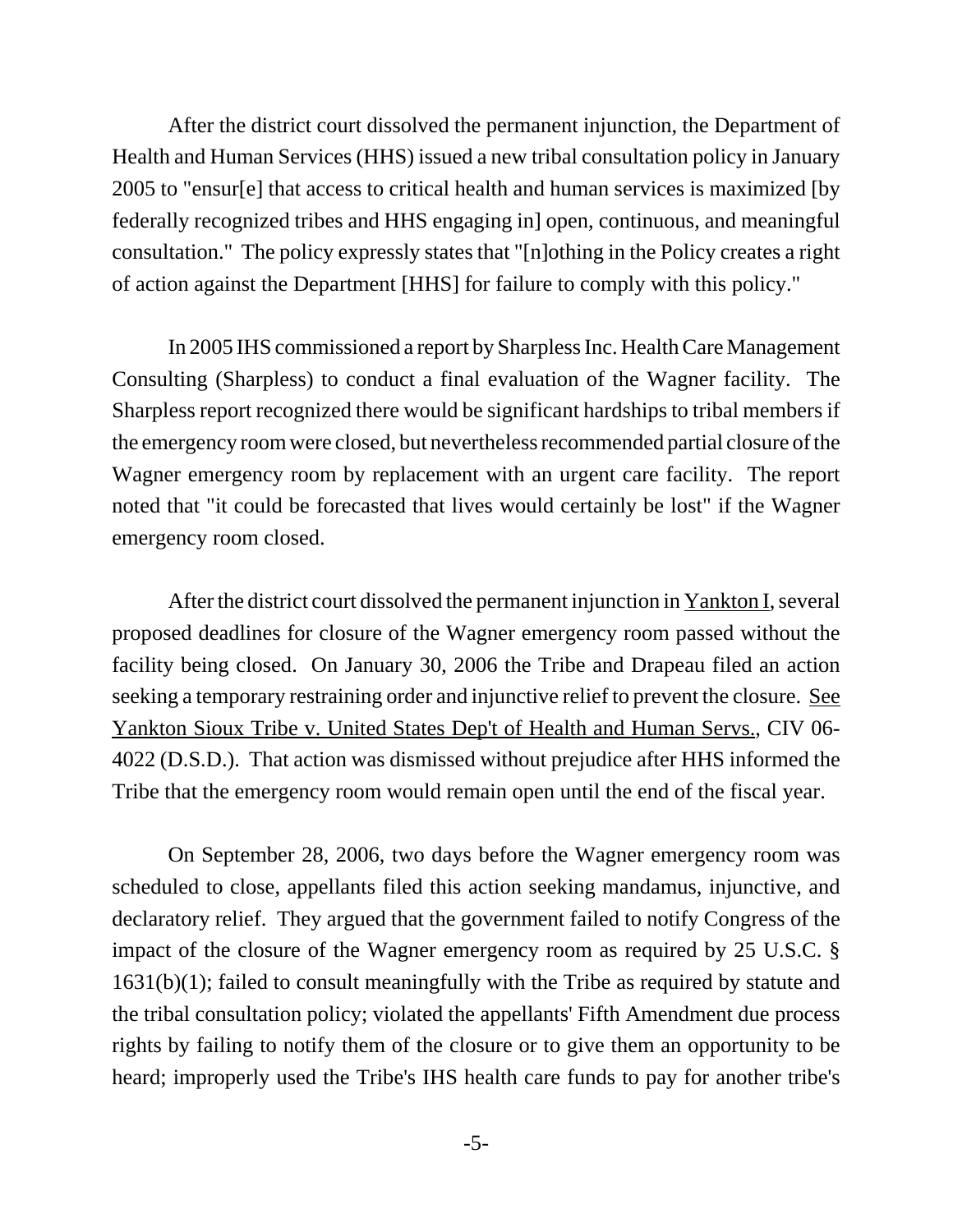health care; and violated the trust responsibility of the federal government to tribal members.

The district court dismissed with prejudice all of appellants' claims as either barred by res judicata or for failure to state a claim. It held that res judicata barred the due process and lack of consultation claims, as well as their claim that the government failed to follow § 1631(b)(1) requirements, including the allegation that defendants were required by the statute to submit a new report every budget  $cycle<sup>4</sup>$ . The remaining allegations were dismissed for failure to state a claim, including the contention that defendants failed to consult as required by HHS's new tribal consultation policy, that defendants improperly used funds dedicated to the Wagner service unit for the benefit of another tribe, and that defendants violated their federal trust responsibility. See Yankton Sioux Tribe v. United States Dep't of Health and Human Servs., 496 F. Supp. 2d 1044 (D.S.D. 2007) (Yankton II). This appeal followed.

On appeal the Tribe and Drapeau argue that the district court erred in dismissing their claims. They contend that res judicata does not bar their claims because the decision to close the Wagner emergency did not comply with federal law, the continuing claims doctrine protects their claims from the effects of res judicata, and their constitutional claims arise from new violations of their rights to due process. As to the claims dismissed under Federal Rule of Civil Procedure 12(b)(6), appellants argue that they have valid claims that the government violated the tribal consultation policy, that IHS illegally shifted funds to another tribe which caused a budgetary crisis that forced the closure of the Wagner emergency room, and that the government violated the trust relationship between the federal government and the Tribe. The government responds that the district court properly dismissed these claims.

<sup>&</sup>lt;sup>4</sup>Appellants' claim that defendants had not submitted the required reports for every budget cycle was also dismissed on another ground – for failure to state a claim.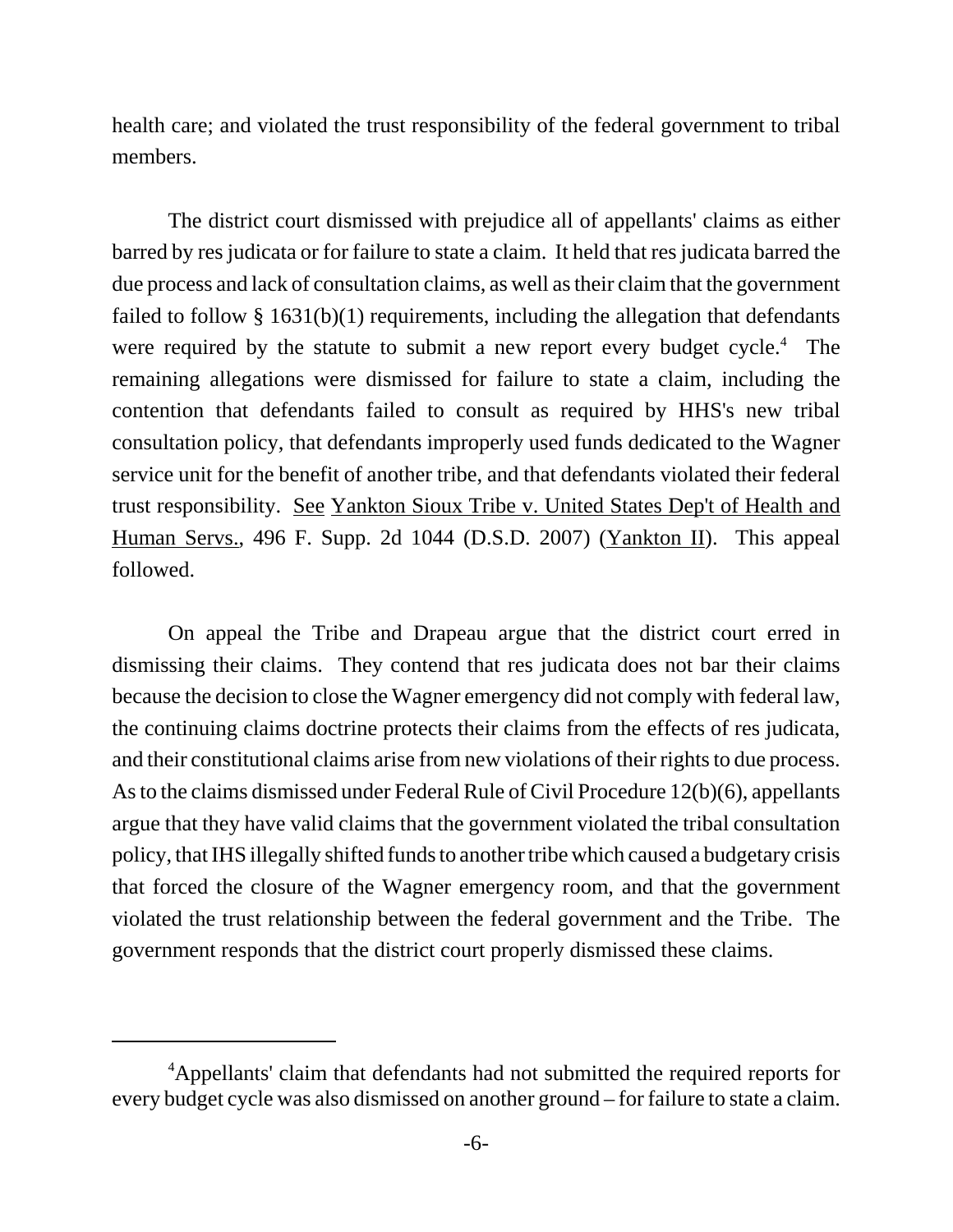We review de novo the dismissal of a claim on the grounds of res judicata, Lundquist v. Rice Mem'l Hosp., 238 F.3d 975, 976 (8th Cir. 2001), or for failure to state a claim. Hastings v. Wilson, 516 F.3d 1055, 1058 (8th Cir. 2008).

## A.

Under res judicata "a final judgment on the merits of an action precludes the parties or their privies from relitigating issues that were or could have been raised in that action." Allen v. McCurry, 449 U.S. 90, 94 (1980). To establish that a claim is barred by res judicata a party must show: "(1) the first suit resulted in a final judgment on the merits; (2) the first suit was based on proper jurisdiction; (3) both suits involve the same parties (or those in privity with them); and (4) both suits are based upon the same claims or causes of action." Costner v. URS Consultants, Inc., 153 F.3d 667, 673 (8th Cir 1998).

The requirement that the first suit resulted in a final judgment on the merits is met here. There were two judgments in Yankton I: the grant of the permanent injunction and the dissolution of it. An appeal was taken from the grant of the permanent injunction but was dismissed pursuant to the parties' stipulation, rendering the injunction a final judgment on the merits. The later dissolution of the permanent injunction became the final judgment when the Tribe opted not to appeal the district court's decision to dissolve the injunction. There was thus a final judgment with respect to all issues that were or could have been raised in that action. See Lundquist, 238 F.3d at 977.

Appellants argue that there was not a final judgment on the merits of their constitutional claims because the district court never ruled on them. Parties are bound, however, "not only as to every matter which was offered and received to sustain or defeat the claim or demand, but as to any other admissible matter which might have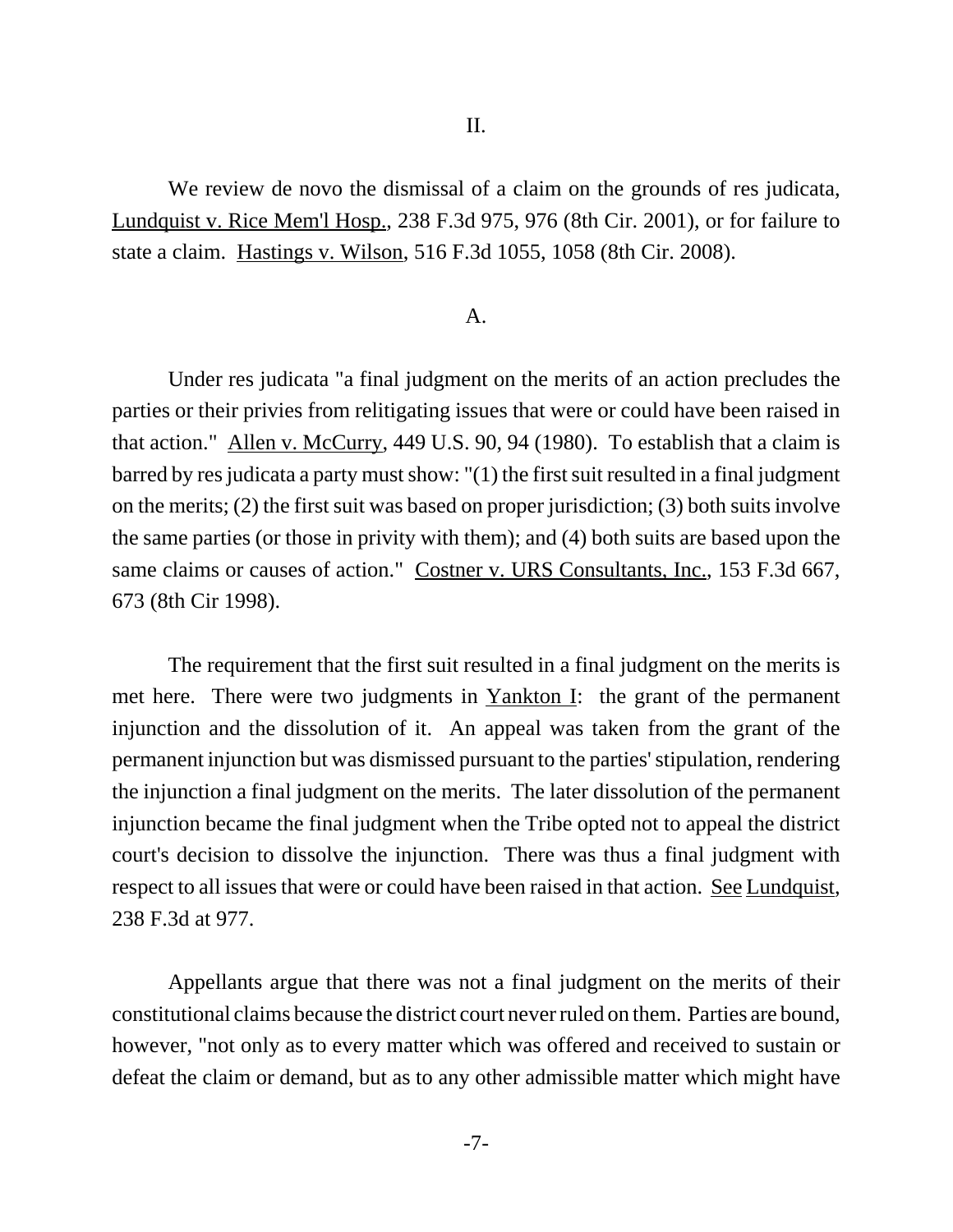been offered for that purpose." Comm'r v. Sunnen, 333 U.S. 591, 597 (1948), quoting Cromwell v. County of Sac, 94 U.S. 351, 352 (1876). Appellants asserted their constitutional claims in Yankton I to support the relief they sought in that action. The Yankton I court granted their requested relief on statutory grounds, finding it unnecessary to reach the constitutional claims. Yankton I, 869 F. Supp. at 767. If appellants were not satisfied with that disposition they should have pursued the matter at that time. Although an appeal was filed, the parties stipulated to its dismissal prior to this court ruling on the matter. The result was that the permanent injunction became a final judgment on the merits of the issues between the parties, thus satisfying the first requirement for res judicata. Since it is undisputed that the district court had proper jurisdiction, the second requirement is not at issue.

The third res judicata requirement is that both suits involve the same parties or those in privity with them. The Tribe was a party in Yankton I along with individual tribal member Golus, but appellant Drapeau was not. When a person was not a party to an earlier suit, that person generally "has not had a 'full and fair opportunity to litigate' the claims and issues settled in that suit." Taylor v. Sturgell, 2008 WL 2368748, at \*9 (U.S. June 12, 2008). There are several exceptions to this general rule, one of which is when the nonparty was "adequately represented by someone with the same interests who [wa]s a party" to the prior suit. Richards v. Jefferson County, Ala., 517 U.S. 793, 798 (1996), quoted in Taylor, 2008 WL 2368748, at \*10.

Appellants contend that the interests of Drapeau were not adequately represented in Yankton I. The Supreme Court has established that a "party's representation of a nonparty is 'adequate' for preclusion purposes only if, at a minimum: (1) the interests of the nonparty and her representative are aligned and (2) either the party understood [itself] to be acting in a representative capacity or the original court took care to protect the interests of the nonparty." Taylor, 2008 WL 2368748, at \*13 (internal citations omitted). Adequate representation may sometimes require "notice of the original suit to the persons alleged to have been represented" but the Court has assumed without deciding that lack of notice could be overcome in certain situations. Id., citing Richards, 517 U.S. at 801.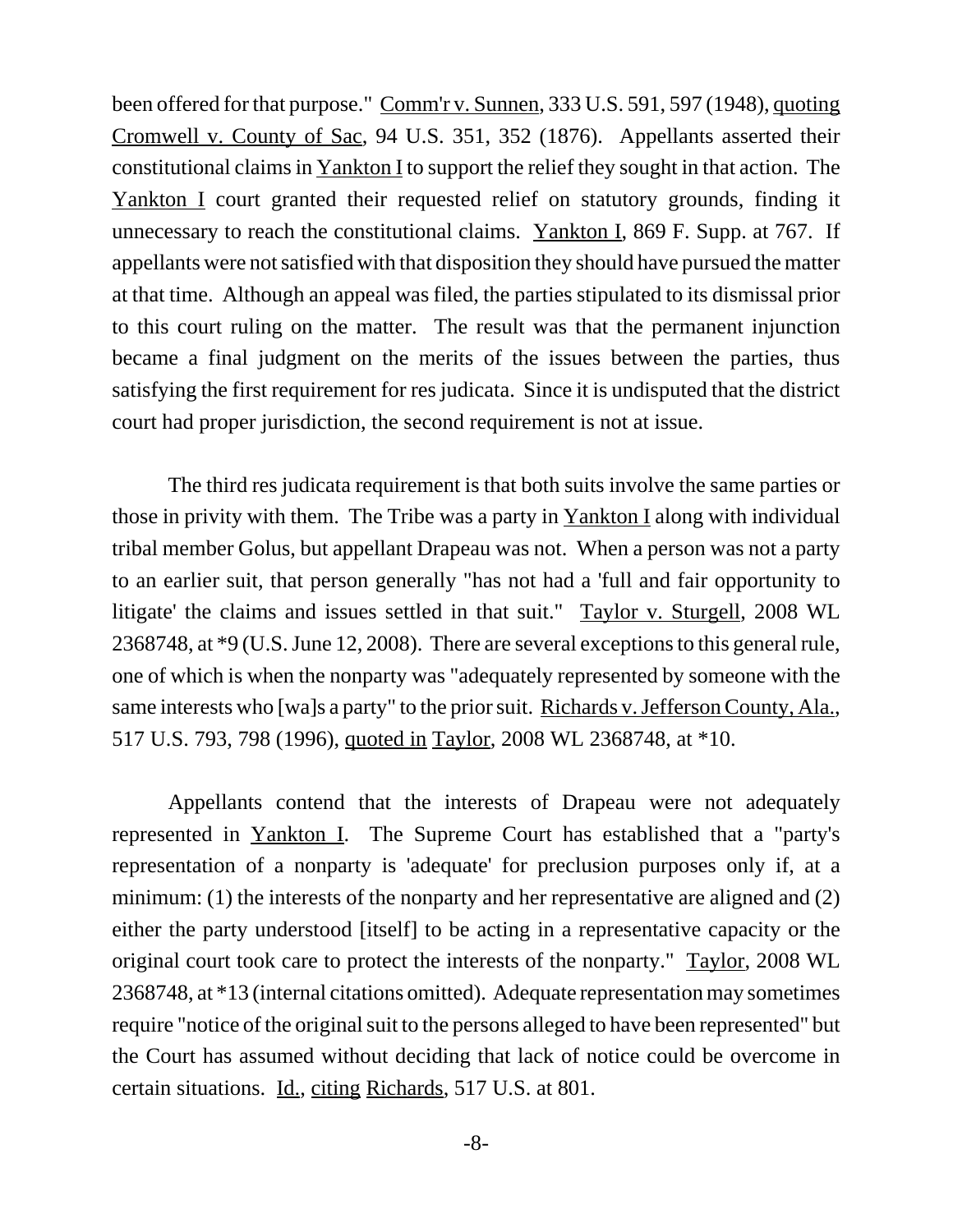In this case the interests asserted by the Yankton Sioux Tribe and its individual members in Yankton I and those asserted by Drapeau here are identical. In Yankton I the plaintiffs were described as "enrolled members of the Yankton Sioux Tribe who receive, or have received, free health benefits, including . . . emergency room services at the Wagner Service Unit." Yankton I, CIV 94-4073 (Amended Complaint, Doc. 17 ¶ V D.S.D. 1994). In this action, the complaint describes Drapeau as an enrolled member who, along with his spouse and children, receives free health care services from the Wagner service unit of the IHS including access to emergency room services. His interests in this action derive solely from his status as an individual member of the Yankton Sioux Tribe. Because the asserted interest in each action are completely aligned we find this element of adequate representation satisfied.

It is also clear that the Tribe understood itself to be acting in a representative capacity for the benefit of its individual members, including Drapeau, in Yankton I. See South Central Bell Telephone Co. v. Alabama, 526 U.S. 160, 168 (1999). The Yankton I complaint states that "[p]laintiff Yankton Sioux Tribe brings this complaint on its own behalf and on behalf of its individual members" for whose "health, safety and welfare" the Tribe is responsible. The Tribe clearly intended to represent its individual members in Yankton I and prosecuted that case accordingly. The second element of adequate representation is likewise met.

We find Drapeau, as an individual member of the Yankton Sioux Tribe, had at least constructive notice of the earlier litigation. The Yankton I complaint names the individual members of the Tribe as plaintiffs in that action, along with the Tribe itself and Golus. As an individual tribal member Drapeau was included in that group. We find his inclusion in the represented group sufficient to establish constructive notice here. Because the elements of adequate representation are all satisfied in the special circumstances of this case, we conclude that the third requirement of res judicata is met.

The fourth requirement of res judicata is that "both suits are based upon the same claims or causes of action." Costner, 153 F.3d at 673. We have determined that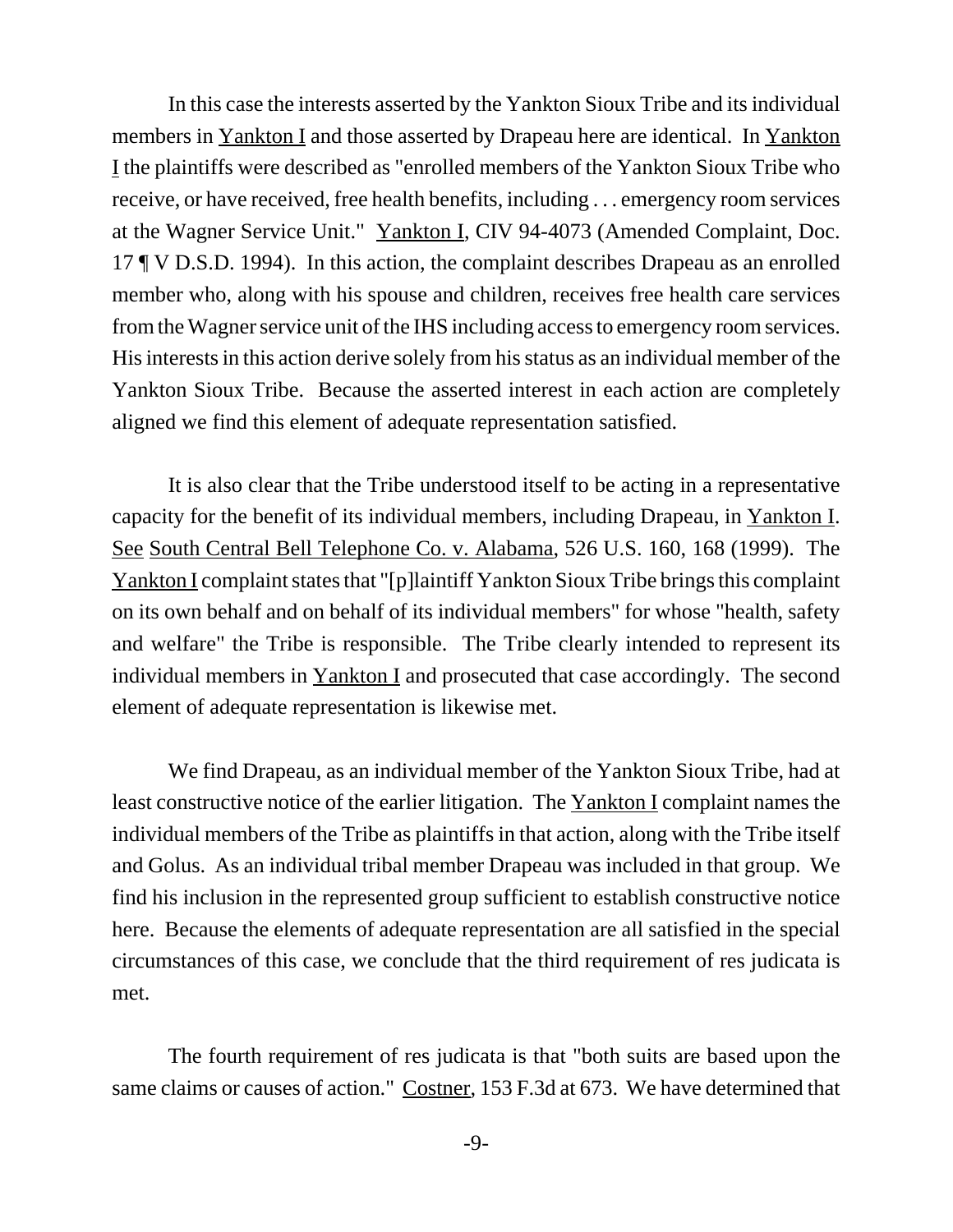"a claim is barred by res judicata if it arises out of the same nucleus of operative facts as the prior claim." Lane v. Peterson, 899 F.2d 737, 742 (8th Cir.), cert. denied 498 U.S. 823 (1990). Appellants contend that the Yankton II claims involve "a unique nucleus of new operative facts." Specifically, appellants point to the government's failure to adhere to the new tribal consultation policy and general failure to consult, the alleged misuse of funds intended for the Yankton Sioux Tribe's health care costs, new alleged violations of 25 U.S.C. § 1631(b)(1), and recent deprivations of their due process rights. The tribal consultation policy and misuse of funds arguments are irrelevant for the purposes of our res judicata analysis because the district court dismissed them for failure to state a claim, not as barred by res judicata; we examine those claims in the next section.

Appellants allege that new violations of  $\S 1631(b)(1)$  have occurred which were not previously litigated. They first assert that each proposed closure date of the Wagner emergency room after the dissolution of the permanent injunction in Yankton I was a new closure decision requiring compliance with the mandates of  $\S 1631(b)(1)$ and that each failure to comply was a new violation. We reject this argument. The record establishes that the decision to close the Wagner emergency room was made only once, prior to filing of the Yankton I suit in 1994. Each proposed closure deadline was part of the process intended to carry out the original decision, not a new decision to close the Wagner emergency room giving rise to new claims. Although IHS extensions and litigation have delayed the closure, the original closure decision was never withdrawn. Because the order dissolving the permanent injunction in Yankton I concluded that all § 1631(b)(1) requirements for closing an Indian health care facility had been satisfied, we find this claim barred by res judicata.

Appellants also argue that§ 1631(b)(1) requires the submission of an impact report in each two year budgetary cycle until the facility in question is closed and that the government's failure to make those submissions was a new violation of that provision. Section 1631(b)(1) states that the Secretary of Health and Human Services shall submit to Congress "at least 1 year prior to the date such hospital or facility . . . is proposed to be closed an evaluation of the impact of such proposed closure." The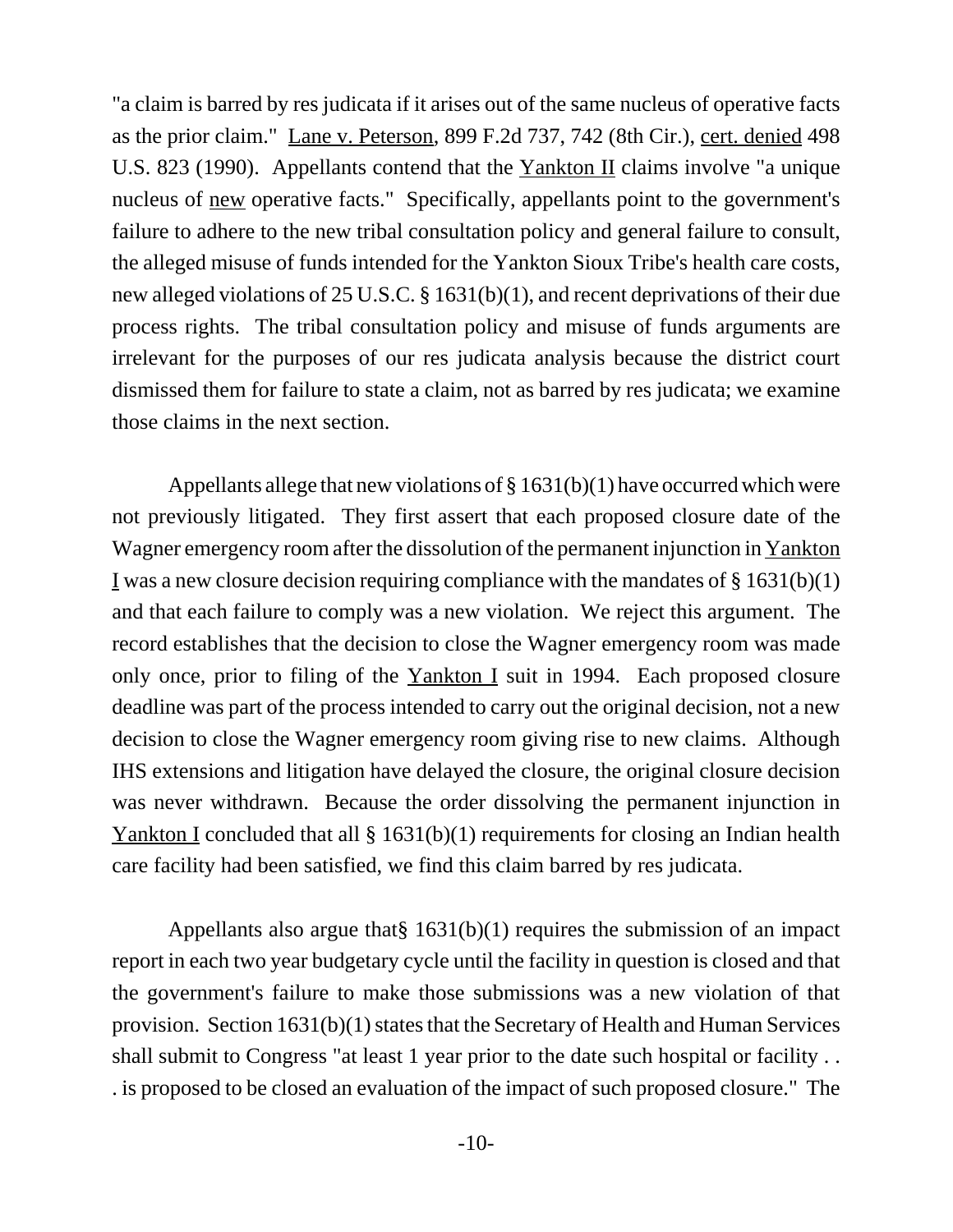government submitted an impact report to Congress in accordance with this provision in 1997 and waited more than a year – until 2003 – before moving to dissolve the permanent injunction and proceeding with closure plans. Under appellants' theory several additional impact reports should have been submitted between the submission of the 1997 impact report and the dissolution of the permanent injunction in 2004, but appellants did not raise this issue when the government moved to dissolve the permanent injunction. This claim arose out of the same nucleus of operative facts and could have been raised in Yankton I but was not; it is therefore barred by res judicata.<sup>5</sup>

In their brief before this court appellants make a general allegation that the government failed "to adhere to [its] own consultation policies," but we observe that such an allegation was already brought forward in Yankton I. In response to that allegation the district court concluded that the report required by § 1631(b)(1) only had to include the "views of the Indian tribes served by" the health care facility selected for closure and that the impact report submitted in 1997 satisfied this requirement. Yankton I, CIV 94-4073 (Memorandum Opinion and Order, Doc. 92 at 4 (D.S.D. March 23, 2004)), quoting § 1631(b)(1)(E). Appellants now attempt to argue again that the government did not consult before deciding to close the Wagner emergency room, but the decision to close that facility was made prior to the Yankton I litigation and the district court determined there that the mandates of § 1631(b)(1) had been met. We conclude that this consultation claim arises out of the same nucleus of operative facts presented in Yankton I and is thus barred by res judicata.

Appellants next claim that the government violated their Fifth Amendment right to due process by not providing "notice and an opportunity to be heard prior to the taking of a property interest" in the services of the Wagner emergency room. Complaint  $\P$  58(2)(a). In addition to arguing that the permanent injunction in Yankton I was not a final judgment on the merits of this claim, they contend that res judicata

<sup>&</sup>lt;sup>5</sup>The district court found in the alternative that this allegation failed to state a claim. We agree with the district court's analysis on that point. See Yankton II, 496 F. Supp. 2d at 1057.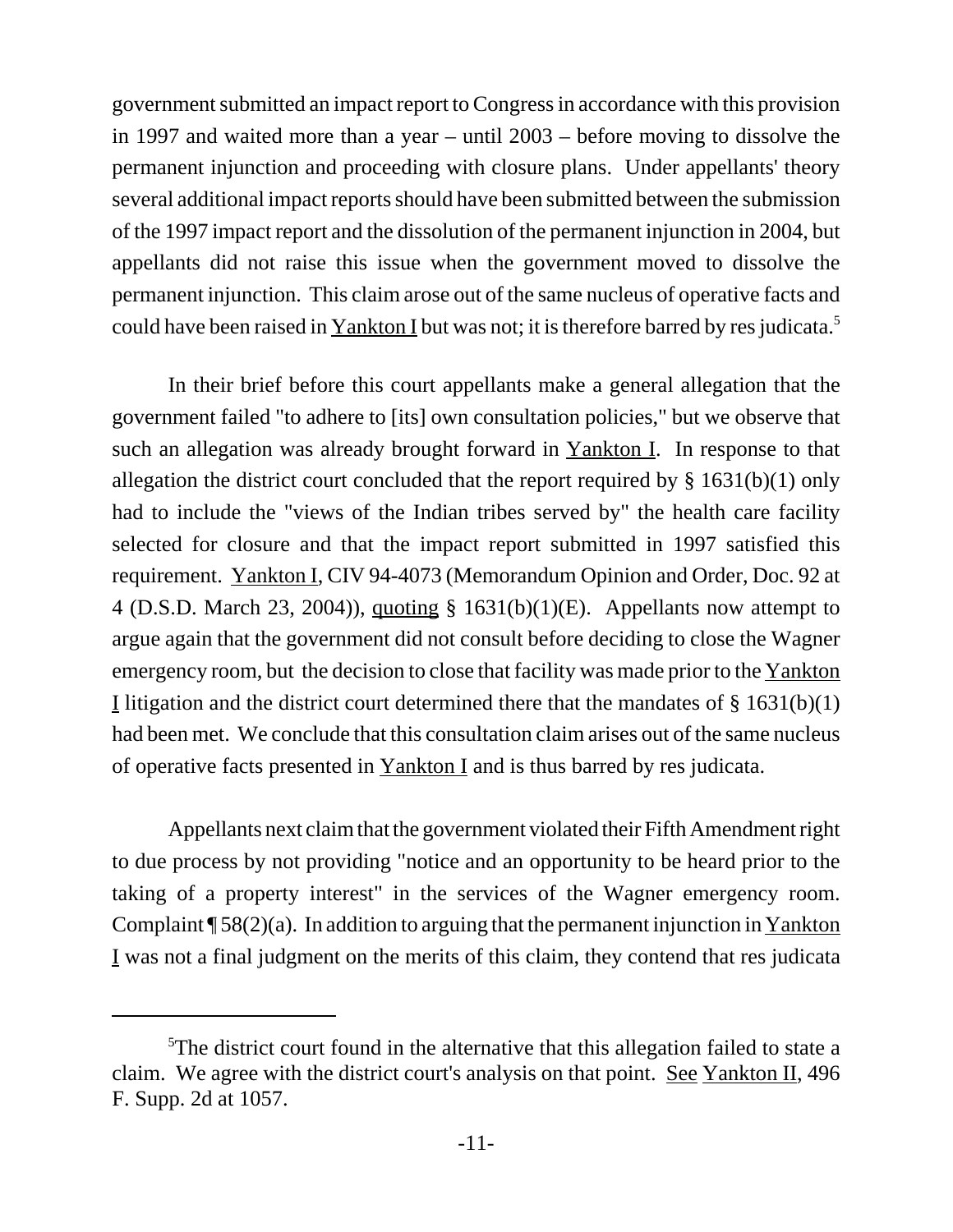does not bar it because Yankton I involved a separate and unique set of operative facts than those present here.

The due process violation for which appellants sought redress in Yankton I was the allegedly unconstitutional taking of their property interest in the services of the Wagner emergency room; they allege the same wrong here. The decision to close this facility was made prior to the initiation of Yankton I. There has been no "new" closure decision subsequent to the dissolution of the permanent injunction to give rise to a new due process cause of action. Because the claim here arises out of the same nucleus of operative facts as present in that case, appellants' claim for an alleged taking of a property interest without due process of law is barred by res judicata.<sup>6</sup>

Appellants also contend that the government owed a continuing duty to submit updated impact reports to Congress and to prevent the denial of due process and that the continuing claims doctrine therefore saves their statutory and constitutional claims from the effect of res judicata. The Court of Claims and its successors have developed the continuing claims doctrine in applying the six year statute of limitations for actions against the United States. See 28 U.S.C. § 2501 ("Every claim of which the United States Court of Federal Claims has jurisdiction shall be barred unless the petition thereon is filed within six years after such claim first accrues."); see generally Friedman v. United States, 310 F.2d 381, 384–85 (Ct. Cl. 1962), cert. denied 373 U.S. 932 (1963); Apache Tribe of Mescalero Reservation v. United States, 43 Fed. Cl. 155, 171–72 (1999) (citing to a 1993 order).

The continuing claims doctrine was initially employed to save claims involving

<sup>6</sup> The Tribe also claims a "new" constitutional violation which leaves its members in "imminent danger of being deprived of life without due process of law." The Tribe's appellate briefing does not make clear what action it contends violated this due process right. If it is now suggesting that the government's decision to close the Wagner emergency room violates appellants' due process right to life, that argument was not raised in the district court and has therefore been waived. See Menz v. Procter & Gamble Health Care Plan, 520 F.3d 865, 868 (8th Cir. 2008).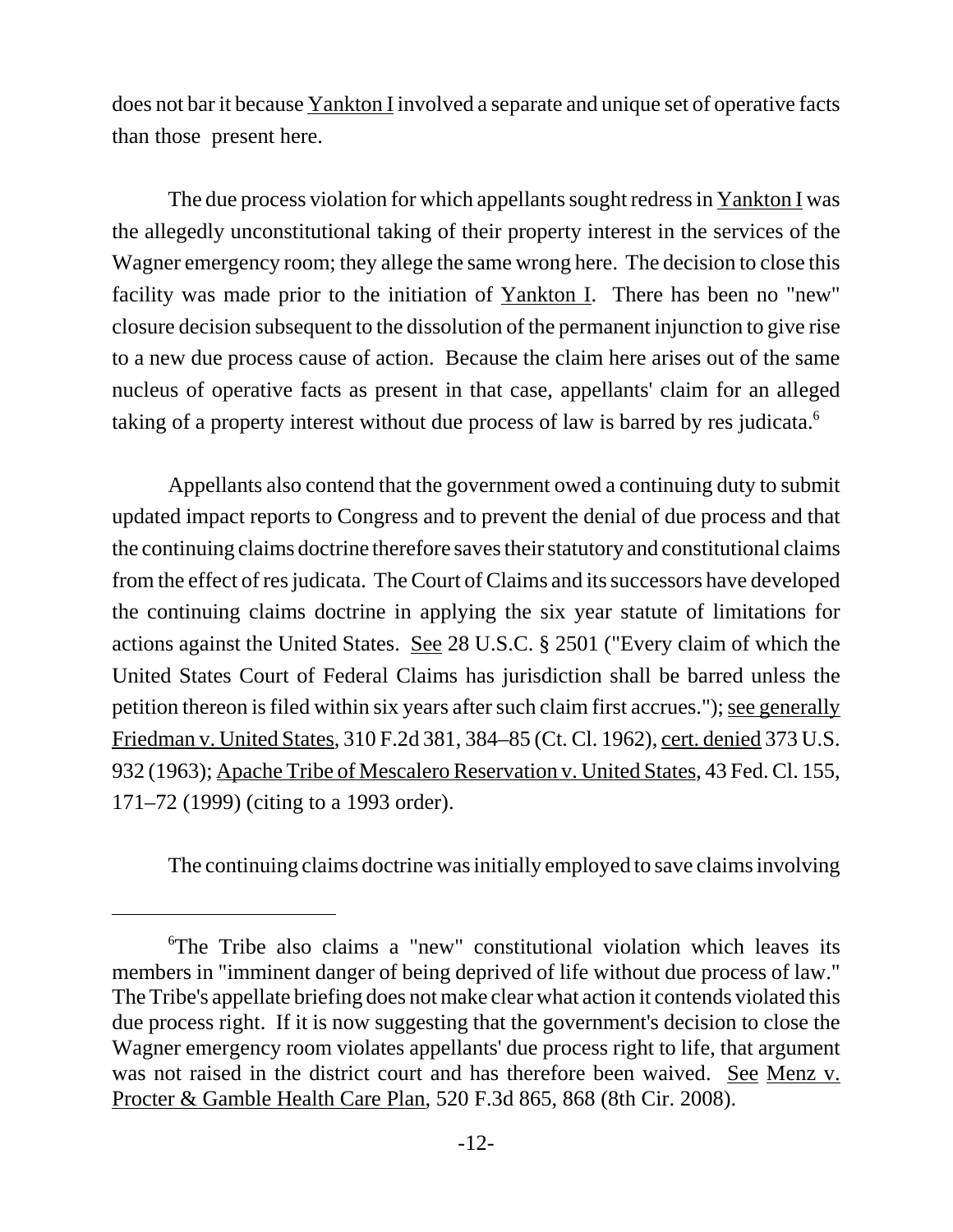periodic payments by the government from time bars by treating each incorrect payment as a new breach. See Friedman, 310 F.2d at 384. The doctrine has since expanded so that when the government "owes a continuing duty, a new cause of action arises each time the government breaches that duty" so long as the breach occurred within the six year limitations period. Apache Tribe, 43 Fed. Cl. at 171. Appellants cite Apache Tribe, a case dealing with the government's duty to manage tribal resources on behalf of a tribe, for the proposition that this doctrine should prevent the application of res judicata in this case. The Court of Federal Claims ultimately determined, however, that the continuing claims doctrine was inapplicable in Apache Tribe, see 43 Fed Cl. at 165, and our review of case law shows that this doctrine has not been applied outside of the statute of limitations context. Nothing in Apache Tribe or other reported decisions supports the extension of this doctrine to prevent the application of res judicata here.

## B.

The district court determined that appellants' remaining claims were not barred by res judicata but dismissed them for failure to state a claim under Rule 12(b)(6). When reviewing de novo a dismissal for failure to state a claim, we accept the claimant's allegations of fact as true and affirm only if "it is clear that no relief could be granted under any set of facts that could be proved consistent with the allegations." Aten v. Scottsdale Ins. Co., 511 F.3d 818, 820 (8th Cir. 2008).

One of appellants' claims new to this action is its argument that the government's closure decision failed to comply with the requirements of a tribal consultation policy which only became effective on January 14, 2005. That policy expressly states, however, that "[n]othing in the Policy creates a right of action against the Department [HHS] for failure to comply with this Policy." Even if the policy were to establish an enforceable right, the decision to close the Wagner emergency room was made before the Yankton I litigation began in 1994. The planned closure resulted from the original decision rather than from a new one. The new consultation policy has no bearing on the decisionmaking process completed years before it went into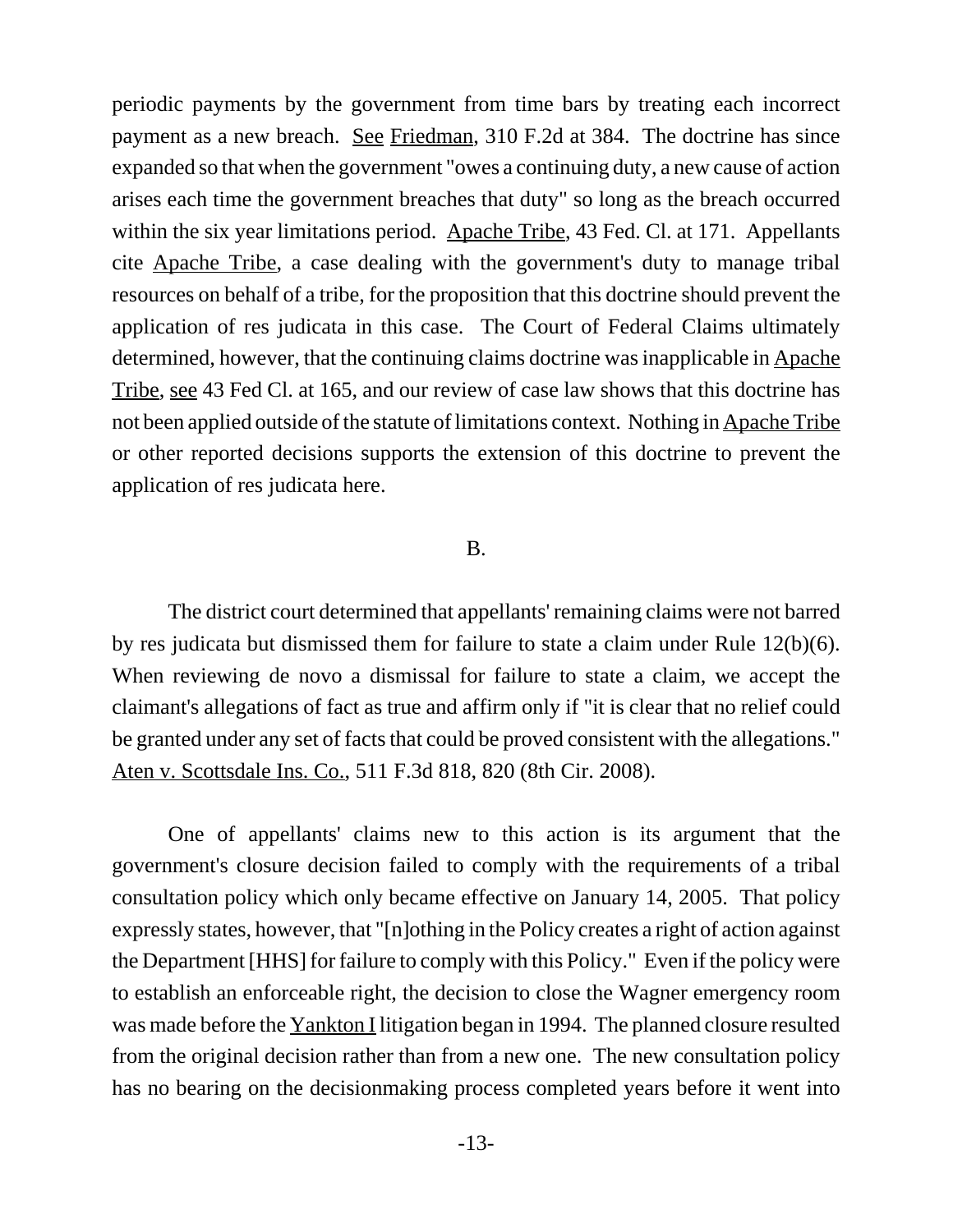effect. For these reasons, the district court did not err by dismissing this claim for failure to state a claim pursuant to Rule  $12(b)(6)$ .

Appellants next claim not barred by res judicata is that the government arbitrarily and capriciously took funds from the Wagner Service Unit budget and used them for the benefit of the Santee Sioux Tribe. The Wagner Service Unit funds health care services for both the Yankton Sioux Tribe and the Santee Sioux Tribe. Appellants now argue that the Santee Sioux should have been assigned to the Winnebago Service Unit rather than the Wagner Service Unit. The Tribe asserts that the Wagner Service Unit's 2005 funding of facilities serving the Santee Sioux Tribe was an unlawful allocation of funds which caused a budgetary crisis leading to the decision to close the Wagner emergency room. The decision to close the Wagner emergency room was made prior to the onset of the Yankton I litigation, however. Because the alleged unlawful allocation of funds occurred more than a decade after the decision to close the Wagner emergency room was reached, it could not have affected the closure decision. Moreover, IHS assigned service of the Santee Sioux Tribe to the Wagner Service Unit rather than the Winnebago Service Unit over seventy years ago. The time to challenge that agency decision has long since passed. The district court properly dismissed this claim for failure to state a claim.

The Tribe's final claim not barred by res judicata is an asserted violation of the "special trust relationship between the Federal government and the Indians" in connection with the closure of the Wagner emergency room. It not disputed that a general trust relationship exists between the United States and Indian people, as for example when the federal government "takes on or has control or supervision over tribal monies or properties." United States v. Mitchell, 463 U.S. 206, 225 (1983) (citation omitted). The Tribe has not identified any assets taken over by the government such as tribally owned land, timber, or funds which would give rise to a special trust duty. See Mitchell, 463 U.S. at 225; see also Restatement (Third) of Trusts § 2, cmt. f (2003) (elements of a trust). Nor has it alleged violation of any statutory or treaty obligation that could be characterized as a breach of trust or fiduciary duty. The Tribe's vague allegation that the government violated its federal